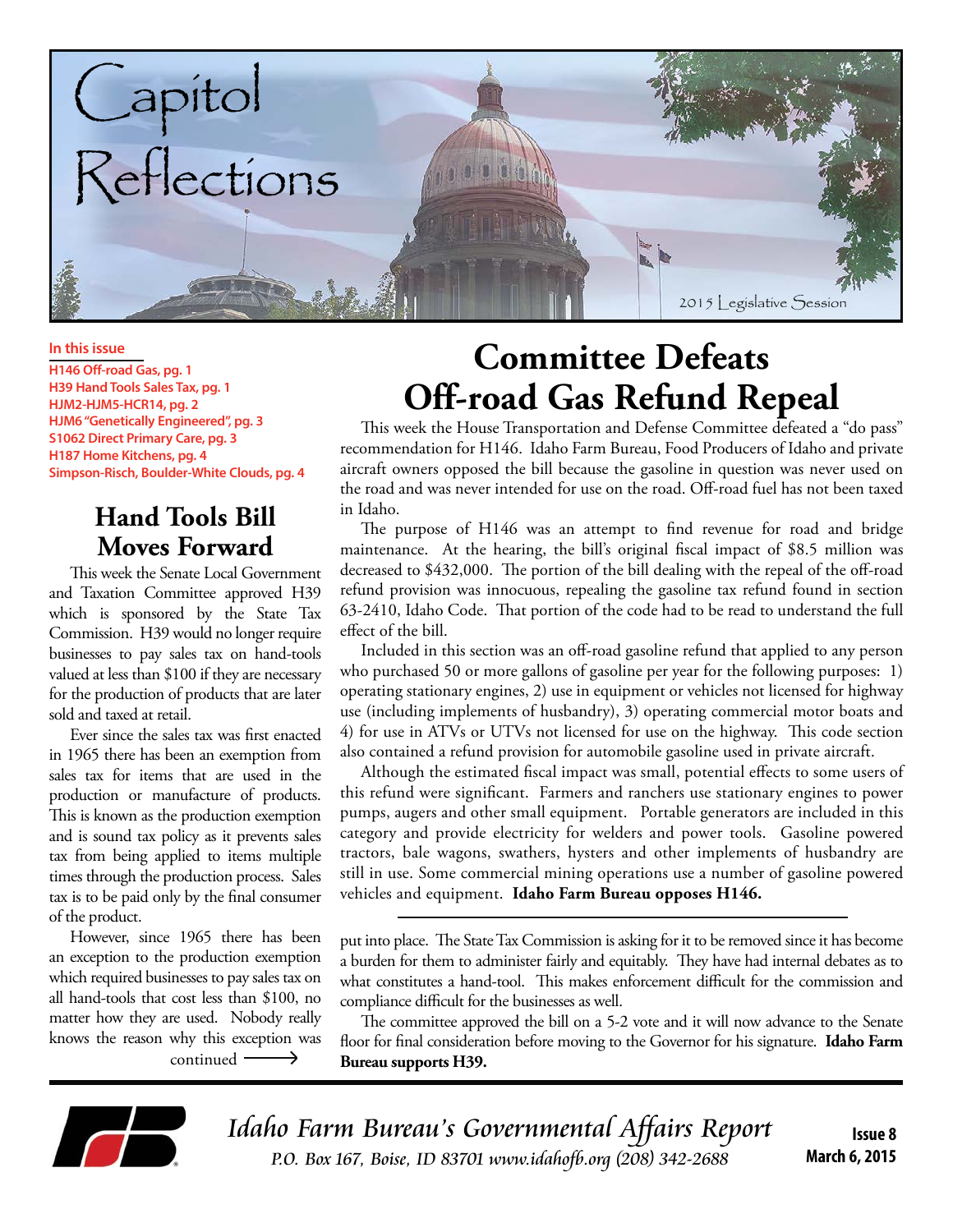# **WHEREAS, WHEREAS, NOW THEREFORE**

*A joint memorial is a petition or representation made by the legislature addressed to whoever can effectuate the request of the memorial. Usually addressed to the President of the United States, the Congress, or some official or department of the federal government, requesting an action is taken or not taken by the official or body addressed. Essentially, a joint memorial is acted upon in the same manner as a bill and must be passed by both houses. It cannot be amended and is not signed by the Governor.*

**House Joint Memorial 2** – Introduced by Representatives Paul Romrell (R-St. Anthony) and Van Burtenshaw (R-Terreton) to express opposition by the Idaho Legislature to the President of the United States using a 1906 Antiquities Act to designate the Island Park Caldera Region as a National Monument.

The resolution points out: this region serves multiple uses and that land protection policies in place govern the management of this area; that agriculture is the single biggest economic contributor to the State of Idaho; that a national monument designation affects land use by imposing restrictions on development, resource extraction and land swaps with resulting local impacts such as diminished economic possibilities and restrictions on access; that a national monument designation would impact local wildlife managers as well as impact the right to hunt and fish in the area, a place where Idaho residents, families and visitors can enjoy these Idaho traditions; that in the November 2014 election, an advisory vote related to the suggested national monument designation was taken in Fremont County, which contains the area of the suggested designation. The results of the advisory vote indicated that 93 percent of the voting public opposed any such monument designation.

This memorial has now passed the House (59-11-0) and has been signed by the Speaker. It was sponsored in the Senate by Senator Jeff Siddoway (R-Terreton). It has passed the Senate by a voice vote. **HJM 2 supports Idaho Farm Bureau Federation policies 63 and 79.** 

**House Joint Memorial 5** – Introduced by Representative Merrill Beyeler (R-Leadore) points out: that cattle ranching and agriculture are the main economic drivers in Central Idaho, and will be substantially impacted by any new land management decisions regarding this landscape; ranching and farming play a substantial role in the state's heritage and identity and should be preserved; the 2006 Idaho Roadless Rule has proven to be a model for coordination among groups and individuals to resolve issues surrounding the management of 9.3 million acres of undeveloped national forestlands, providing protection for unique and sensitive areas, while simultaneously allowing for limited road construction, vegetation management and minerals development; that there has been no local collaborative process coordinated by the administration in association with a Boulder – White Cloud Monument designation; that 65 percent of registered voters came to the polls in the 2014 midterm election, and of those 95 percent voted against the creation of a national monument.

The House and the Senate concur that there should be a collaborative effort to secure local and state support prior to the exercise of the President's authority under the 1906 Antiquities Act; that any effort to reach a decision regarding lands of Idaho administered by federal agencies should be made with local collaboration rather than by unilateral administration that exclude the citizens of Idaho.

HJM 5 has passed the House by a 64-0-6 vote and will be transferred to the Senate. **HJM 5 supports Idaho Farm Bureau Federation policies 63 and 79.**

*A concurrent resolution is a measure not having the force of law, and normally used for one of three purposes – to manage and regulate the internal affairs of the legislature, such as providing for the printing of bills; to express appreciation on the part of the legislature; or to direct interim studies by the Legislative council or by executive agencies. Essentially, a concurrent resolution is acted upon in the same manner as a bill. It is not signed by the Governor.*

**House Concurrent Resolution 14** – Sponsored by Representative Maxine Bell (R-Jerome) and by Senator Lee Heider (R-Twin Falls). HCR14 has passed the House of Representatives with a voice vote and will now be transferred to the Senate.

Stating findings of the legislature and recognizing and honoring the Idaho Farm Bureau Federation for its seventy-five years of representing Idaho agriculture and establishing Idaho's largest voluntary, membership-based farm advocacy organization to work for the well-being of Idaho farm and ranch families.

This Concurrent Resolution recognizes the Idaho Farm Bureau's seventy-fifth year anniversary celebrated on September 15, 2014. It states that 13 farmers and ranchers met in Murtaugh, Idaho and recognized a need for active representation promoting Idaho's agriculture industry; the organization provides and supports educational programs enabling Idaho farmers and ranchers to educate students and the general public about the importance of agriculture to the citizens of Idaho; that the organization has grown to provide insurance, financial and commodity marketing services to Idaho farmers and ranchers so they may better manage the risks associated with agriculture; that the Idaho Farm Bureau Federation has grown to be the largest general farm organization in our state and is comprised of 37 county Farm Bureau organizations with over 72,300 member families throughout Idaho and is known as "The Voice of Idaho Agriculture®"; that Idaho Farm Bureau Federation remains a voluntary organization dedicated to strengthening agriculture and protecting the rights, values and prosperity of federation member families and their neighbors.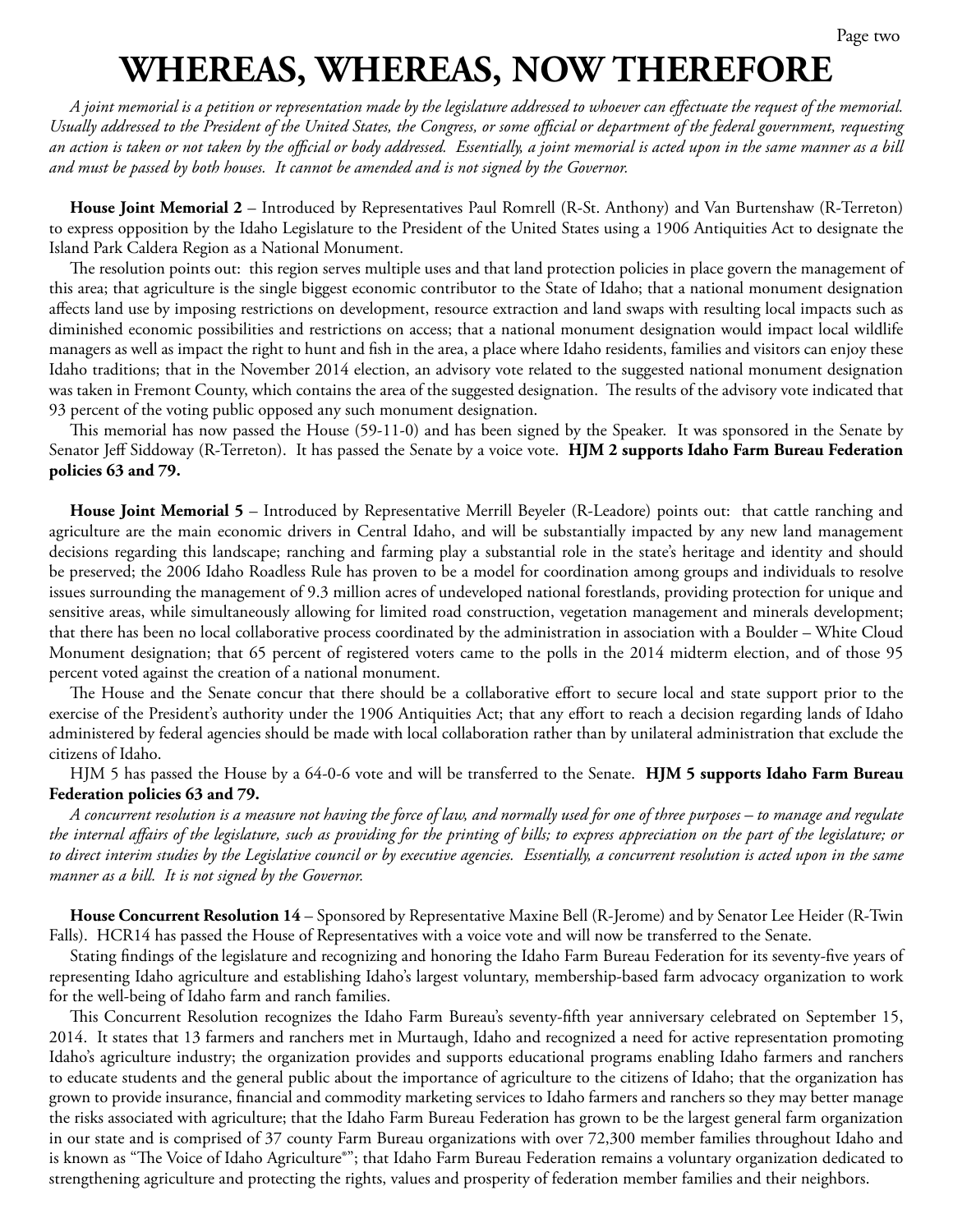#### **HJM6 Joint Memorial Supports Federal Action**

Thursday, the House of Representatives passed House Joint Memorial No. 6 (HJM 6) by a vote of 41-24.Early in the 2015 legislative session, the Idaho sugar beet industry was joined by the Idaho ag industry and the Idaho Farm Bureau Federation (IFBF) in drafting and supporting HJM 6.

HJM 6 clarifies the term "genetically engineered" (GE) and says food produced through GE methods is as safe to eat and grow as non-GE. GE produced food has been studied by the U.S. Food and Drug Administration, American Medical Associati9on, World Health Organization, USDA, Health Canada, National Academy of Sciences, United Nations Food and Agriculture Organization and the European Food Safety Authority and declared safe.

The Joint Memorial points out that GE technology adds desirable natural traits and that between 70-80 percent of food consumed in the United States contains either GE ingredients or is genetically engineered as a whole product.

The primary focus of HJM 6 is to support a national solution. Action by the Food and Drug Administration prevents a mishmash of local and state labeling laws and regulations which would force manufacturers and retailers to make expensive changes in manufacturing, labeling, warehousing, inventory and distribution channels. The national solution protects consumers and eliminates the confusion of a 50-state patchwork of GE safety and labeling laws while affirming the FDA's position as the nation's authority for the use and labeling of GE food ingredients.

**Idaho Farm Bureau and the ag industry support HJM 6.** This week, Bill Nye, The Science Guy, changed his position on GE food and is now a supporter. The anti-GE food advocates provided significant push-back against HJM 6. This writer doubts however, whether one significant anti-GE claim will be shared with the Idaho Legislature so it is being presented here.

At a recent Boise GE food forum, the anti-GE speaker, a prominent local anti-GE food advocate, said "there are cows in China producing human milk." After learning that, it is obvious to conclude that we're all in the wrong business. We need to import some of those cows so we can revolutionize the baby food industry and retire. It's now apparent what China has done with all the money that country has taken out of the U.S. economy. Those guys are waaaaaaayyyyy ahead of us. And we thought bootleg DVDs were a problem!! Who'da thunk it?

#### **S1062 Direct Primary Care**

This week the Senate Commerce and Human Resources Committee heard testimony on S1062 which clarifies that Direct Primary Care is not an insurance product and therefore not subject to regulation by the Idaho Department of Insurance. As was reported in this newsletter on January 23, Direct Primary Care is a way for patients to receive most basic health-care services from a family physician. Typically patients pay a monthly fee for a clearly defined list of family health services. Direct Primary Care agreements are available with dentists as well.

As some local Direct Primary Care doctors expressed in their testimony, patients like the model since they get quicker service, are able to spend more quality time with the doctor, can visit with the doctor over the phone and they receive most common, office-visit type services all for one low monthly fee. For instance, one doctor from Boise stated that she charges \$60 per month for adults and \$10 per month for children under 21. DPC Doctors recommend that patients also purchase a "wraparound" insurance policy to protect against unforeseen and catastrophic incidents which require care beyond what they provide.

Doctors are moving to this business model because they are able to spend more quality time with their patients, they can provide the care they think is best without having to convince an insurance company that it is the right treatment option, and they do not have to spend time and resources billing insurance companies which allows them to provide better care at a lower cost.

There were nearly 20 people signed up to speak in favor of S1062, including Farm Bureau, with only a few opposing the bill. There were a number of doctors who are offering Direct Primary Care to their clients who gave very persuasive testimony explaining the need for protection of Direct Primary Care. The committee ran out of time to hear all those interested in testifying on Tuesday, so the hearing continued on Thursday.

When the hearing continued, there were again a number of doctors and dentists who provided compelling testimony. Those who spoke against the bill were Regence Blue Shield of Idaho, Blue Cross of Idaho, PacificSource Health Plans and the Idaho Association of Health Plans. Opponents primarily stated they were not opposed to Direct Primary Care, in fact they support it in other states, but they were concerned about a couple definitions in the bill.

In the end, after more than two hours of testimony, the committee voted to hold the bill in committee at the call of the chair to give time for the sponsors and opponents to come to terms on language that all could agree to. We hope the opponents will work in good faith to resolve their concerns so the bill can move forward this session. **Farm Bureau supports S1062**